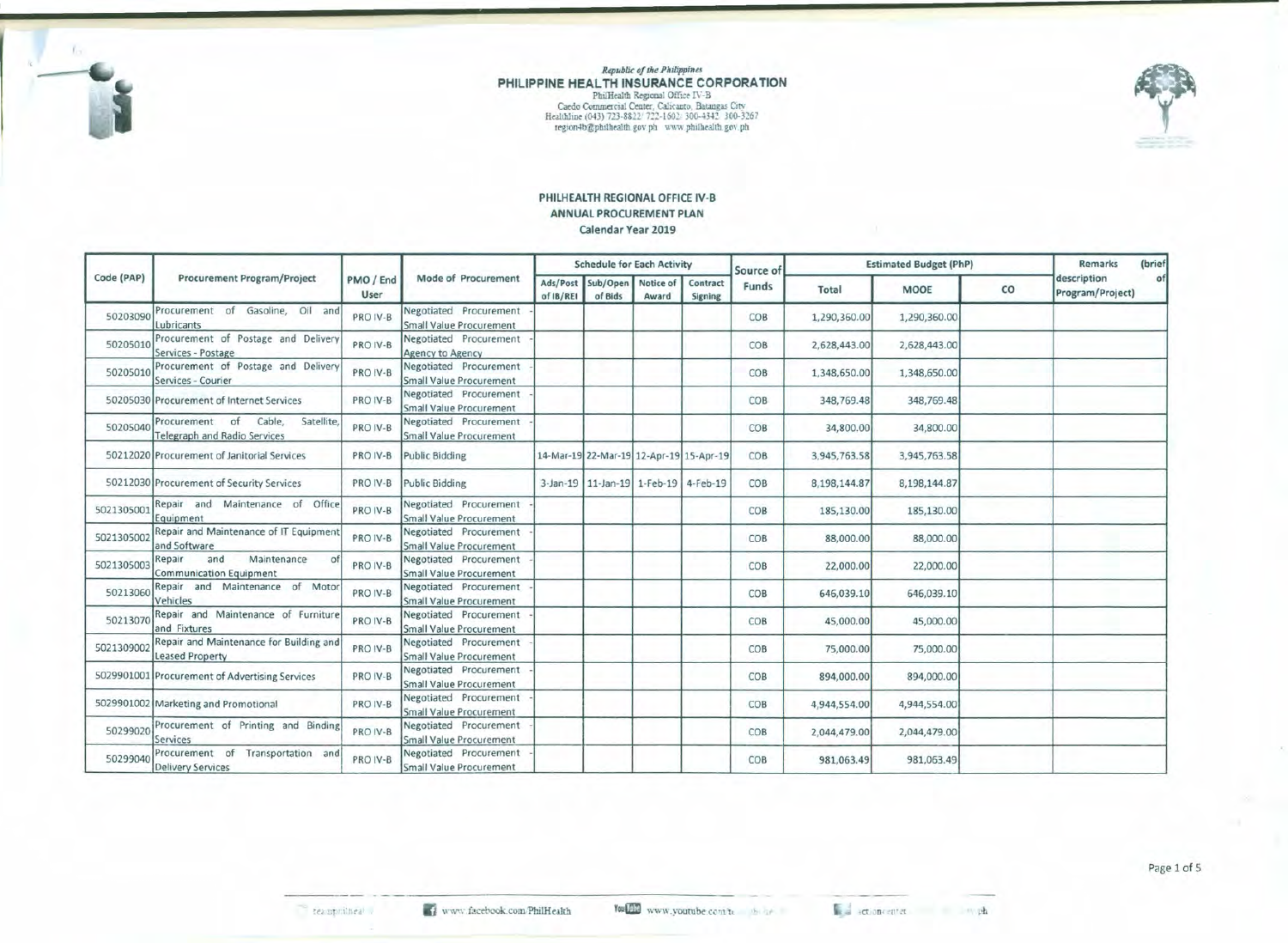## PHILHEALTH REGIONAL OFFICE IV·B ANNUAL PROCUREMENT PLAN calendar Year 2019

| Code (PAP) |                                                                  |                   | Mode of Procurement                                          |                       | <b>Schedule for Each Activity</b> |                     |                            | Source of | <b>Estimated Budget (PhP)</b> | <b>Remarks</b> | (brief |                                 |    |
|------------|------------------------------------------------------------------|-------------------|--------------------------------------------------------------|-----------------------|-----------------------------------|---------------------|----------------------------|-----------|-------------------------------|----------------|--------|---------------------------------|----|
|            | <b>Procurement Program/Project</b>                               | PMO / End<br>User |                                                              | Ads/Post<br>of IB/REI | Sub/Open<br>of Bids               | Notice of<br>Award  | Contract<br><b>Signing</b> | Funds     | Total                         | <b>MOOE</b>    | co     | description<br>Program/Project) | of |
|            | 50299050 Procurement of Rental Services                          | PRO IV-B          | Negotiated Procurement<br>Lease of Real Property or<br>Venue | $4$ -Jan-19           |                                   | 11-Jan-19 14-Jan-19 |                            | COB       | 42,801,276.84                 | 42,801,276.84  |        |                                 |    |
|            | 50299050 Procurement of Rental Services                          | PRO IV-B          | Negotiated Procurement<br><b>Small Value Procurement</b>     |                       |                                   |                     |                            | COB       | 258,000.00                    | 258,000.00     |        |                                 |    |
| 50299070   | Procurement of Subscription Services<br>Newspaper Subscription   | PRO IV-B          | Negotiated Procurement<br>Small Value Procurement            |                       |                                   |                     |                            | COB       | 78,864.00                     | 78,864.00      |        |                                 |    |
|            | 5029918004 Other Corporate Activities                            | PRO IV-B          | Negotiated Procurement -<br><b>Small Value Procurement</b>   |                       |                                   |                     |                            | COB       | 277,600.00                    | 277,600.00     |        |                                 |    |
|            | 5029999003 Registration of Motor Vehicles                        | PRO IV-B          | Negotiated Procurement<br>Agency to Agency                   |                       |                                   |                     |                            | COB       | 43,145.98                     | 43,145.98      |        |                                 |    |
|            | 5029999005 Corporate Forum                                       | PRO IV-B          | Negotiated Procurement<br>Lease of Real Property or<br>Venue |                       |                                   |                     |                            | COB       | 393,950.00                    | 393,950.00     |        |                                 |    |
|            | 5029999005 Corporate Forum                                       | PRO IV-B          | Negotiated Procurement<br>Small Value Procurement            |                       |                                   |                     |                            | COB       | 934,100.00                    | 934,100.00     |        |                                 |    |
|            | 5029999006 Medical Expenses                                      | PRO IV-B          | Negotiated Procurement<br><b>Small Value Procurement</b>     |                       |                                   |                     |                            | COB       | 570,000.00                    | 570,000.00     |        |                                 |    |
| 5020301001 | Procurement of Regular Office Supplies<br>1st Quarter            | PRO IV-B          | Negotiated Procurement<br><b>Small Value Procurement</b>     |                       |                                   |                     |                            | COB       | 630,998.17                    | 630,998.17     |        |                                 |    |
| 5020301001 | Procurement of Regular Office Supplies<br>2nd Quarter            | PRO IV-B          | Negotiated Procurement<br>Small Value Procurement            |                       |                                   |                     |                            | COB       | 694,608.63                    | 694,608.63     |        |                                 |    |
| 5020301001 | Procurement of Regular Office Supplies<br>3rd Quarter            | PRO IV-B          | Negotiated Procurement<br>Small Value Procurement            |                       |                                   |                     |                            | COB       | 525,589.16                    | 525,589.16     |        |                                 |    |
| 502030100  | Procurement of Regular Office Supplies<br>4th Quarter            | PRO IV-B          | Negotiated Procurement<br><b>Small Value Procurement</b>     |                       |                                   |                     |                            | COB       | 441,367.74                    | 441,367.74     |        |                                 |    |
| 5020301001 | Procurement of Regular Office Supplies<br>1st Quarter            | PRO IV-B          | Negotiated Procurement - PS-<br>DBM/Shopping                 |                       |                                   |                     |                            | COB       | 453,600.28                    | 453,600.28     |        |                                 |    |
| 5020301001 | Procurement of Regular Office Supplies<br>2nd Quarter            | PRO IV-B          | Negotiated Procurement - PS-<br>DBM/Shopping                 |                       |                                   |                     |                            | COB       | 438,523.16                    | 438,523.16     |        |                                 |    |
| 5020301001 | Procurement of Regular Office Supplies<br>3rd Quarter            | PRO IV-B          | Negotiated Procurement - PS-<br>DBM/Shopping                 |                       |                                   |                     |                            | COB       | 450,084.24                    | 450,084.24     |        |                                 |    |
| 502030100  | Procurement of Regular Office Supplies<br>4th Quarter            | PRO IV-B          | Negotiated Procurement - PS-<br>DBM/Shopping                 |                       |                                   |                     |                            | COB       | 438,139.41                    | 438,139.41     |        |                                 |    |
| 5020301001 | Procurement of Regular Office Supplies<br>Cashbook - 1st Quarter | PRO IV-B          | Negotiated Procurement<br>Agency to Agency                   |                       |                                   |                     |                            | COB       | 2,805.00                      | 2,805.00       |        |                                 |    |

$$
\mathbb{Z}^{\text{per}} \quad \text{intercenter} \quad \text{Rphilhealth.gov.p.}
$$

Page 2 of 5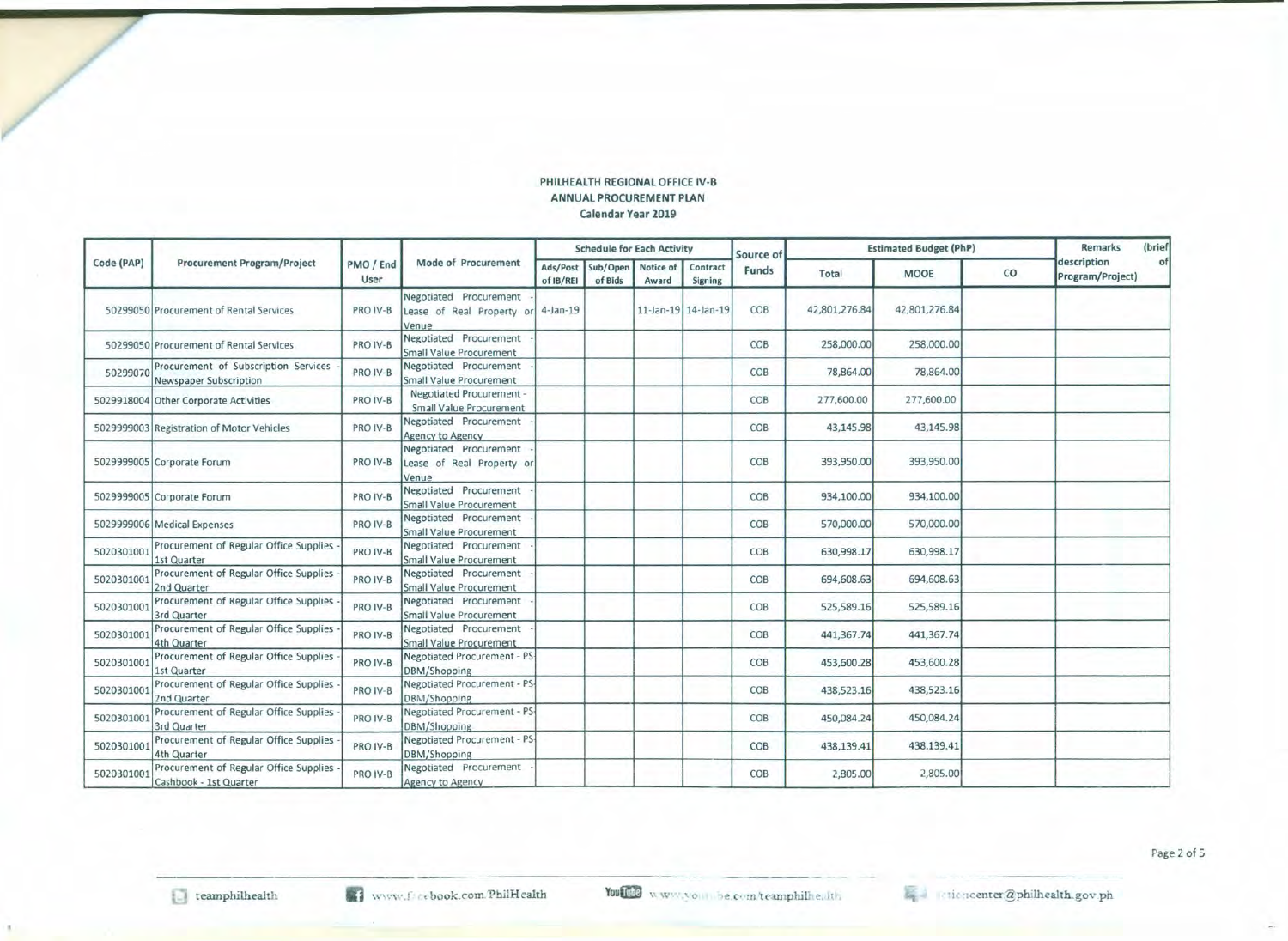#### PHILHEALTH REGIONAL OFFICE IV-8 ANNUAL PROCUREMENT PLAN Calendar Year 2019

| Code (PAP)             |                                                                                             |                   |                                                          | <b>Schedule for Each Activity</b> |                                         |                    |                            |                    | <b>Estimated Budget (PhP)</b> |              | (brief<br>Remarks |                                 |    |
|------------------------|---------------------------------------------------------------------------------------------|-------------------|----------------------------------------------------------|-----------------------------------|-----------------------------------------|--------------------|----------------------------|--------------------|-------------------------------|--------------|-------------------|---------------------------------|----|
|                        | <b>Procurement Program/Project</b>                                                          | PMO / End<br>User | Mode of Procurement                                      | Ads/Post<br>of IB/REI             | Sub/Open<br>of Bids                     | Notice of<br>Award | Contract<br><b>Signing</b> | Source of<br>Funds | <b>Total</b>                  | <b>MOOE</b>  | CO                | description<br>Program/Project) | of |
| 50203070               | Procurement of Drug and Medicines<br>2nd Quarter                                            | PRO IV-B          | Negotiated Procurement<br>Small Value Procurement        |                                   |                                         |                    |                            | COB                | 2,639.50                      | 2,639.50     |                   |                                 |    |
| 50203070               | Procurement of Drug and Medicines - 3rd<br>Quarter                                          | PRO IV-B          | Negotiated Procurement<br><b>Small Value Procurement</b> |                                   |                                         |                    |                            | COB                | 1,924.71                      | 1,924.71     |                   |                                 |    |
| 5020307                | Procurement of Drug and Medicines - 4th<br>Quarter                                          | PRO IV-B          | Negotiated Procurement<br><b>Small Value Procurement</b> |                                   |                                         |                    |                            | COB                | 1,740.90                      | 1,740.90     |                   |                                 |    |
| 50203080               | Procurement of Medical, Dental and<br>Laboratory Supplies - 1st Quarter                     | PRO IV-B          | Negotiated Procurement<br><b>Small Value Procurement</b> |                                   |                                         |                    |                            | COB                | 504.23                        | 504.23       |                   |                                 |    |
| 50203080               | Procurement of Medical, Dental and<br>Laboratory Supplies - 3rd Quarter                     | PRO IV-B          | Negotiated Procurement<br>Small Value Procurement        |                                   |                                         |                    |                            | COB                | 337.23                        | 337.23       |                   |                                 |    |
| 50203080               | Procurement of Medical, Dental and<br>Laboratory Supplies - 1st Quarter                     | PRO IV-B          | Negotiated Procurement - PS-<br>DBM/Shopping             |                                   |                                         |                    |                            | COB                | 4,925.46                      | 4,925.46     |                   |                                 |    |
| 50203080               | Procurement of Medical, Dental and<br>Laboratory Supplies - 2nd Quarter                     | PRO IV-B          | Negotiated Procurement - PS<br>DBM/Shopping              |                                   |                                         |                    |                            | COB                | 4,782.00                      | 4,782.00     |                   |                                 |    |
| 50203080               | Procurement of Medical, Dental and<br>Laboratory Supplies - 3rd Quarter                     | PRO IV-B          | Negotiated Procurement - PS-<br>DBM/Shopping             |                                   |                                         |                    |                            | COB                | 4,925.46                      | 4,925.46     |                   |                                 |    |
| 50203080               | Procurement of Medical, Dental and<br>Laboratory Supplies - 4th Quarter                     | PRO IV-B          | Negotiated Procurement - PS-<br>DBM/Shopping             |                                   |                                         |                    |                            | COB                | 4,782.00                      | 4,782.00     |                   |                                 |    |
| 5020321003 Information | of<br>Semi-Expendable<br>Procurement<br>Communication<br>and<br><b>Technology Equipment</b> | PRO IV-B          | Public Bidding                                           |                                   | 14-Mar-19 22-Mar-19 12-Apr-19 15-Apr-19 |                    |                            | COB                | 198,648.31                    | 198,648.31   |                   |                                 |    |
| 5020321003 Information | Semi-Expendable<br>Procurement<br>of<br>Communication<br>and<br><b>Technology Equipment</b> | PRO IV-B          | Negotiated Procurement<br><b>Small Value Procurement</b> |                                   |                                         |                    |                            | COB                | 79,878.00                     | 79,878.00    |                   |                                 |    |
| 5020322001             | Semi-Expendable<br>Procurement<br>of<br><b>Furniture and Fixtures</b>                       | PRO IV-B          | Negotiated Procurement<br>Small Value Procurement        |                                   |                                         |                    |                            | COB                | 344,162.41                    | 344,162.41   |                   |                                 |    |
| 5020322001             | of<br>Semi-Expendable<br>Procurement<br><b>Furniture and Fixtures</b>                       | PRO IV-B          | Public Bidding                                           |                                   | 14-Mar-19 22-Mar-19 12-Apr-19 15-Apr-19 |                    |                            | COB                | 1,577,271.32                  | 1,577,271.32 |                   |                                 |    |
|                        | 10605020 Procurement of Office Equipment                                                    | PRO IV-B          | Public Bidding                                           |                                   | 14-Mar-19 22-Mar-19 12-Apr-19 15-Apr-19 |                    |                            | COB                | 10,233,707.56                 |              | 10,233,707.56     |                                 |    |
|                        | 10605020 Procurement of Office Equipment                                                    | PRO IV-B          | Negotiated Procurement<br>Small Value Procurement        |                                   |                                         |                    |                            | COB                | 259,628.30                    |              | 259,628.30        |                                 |    |
| 5020321002             | Procurement of Semi-Expendable Office<br>Equipment                                          | PRO IV-B          | Negotiated Procurement<br>Small Value Procurement        |                                   |                                         |                    |                            | COB                | 488,495.98                    | 488,495.98   |                   |                                 |    |
| 10605030               | Procurement of IT Equipment and<br>Software                                                 | PRO IV-B          | Public Bidding                                           |                                   | 14-Mar-19 22-Mar-19 12-Apr-19 15-Apr-19 |                    |                            | COB                | 13,557,313.74                 |              | 13,557,313.74     |                                 |    |

Page 4 of 5

 $\sim$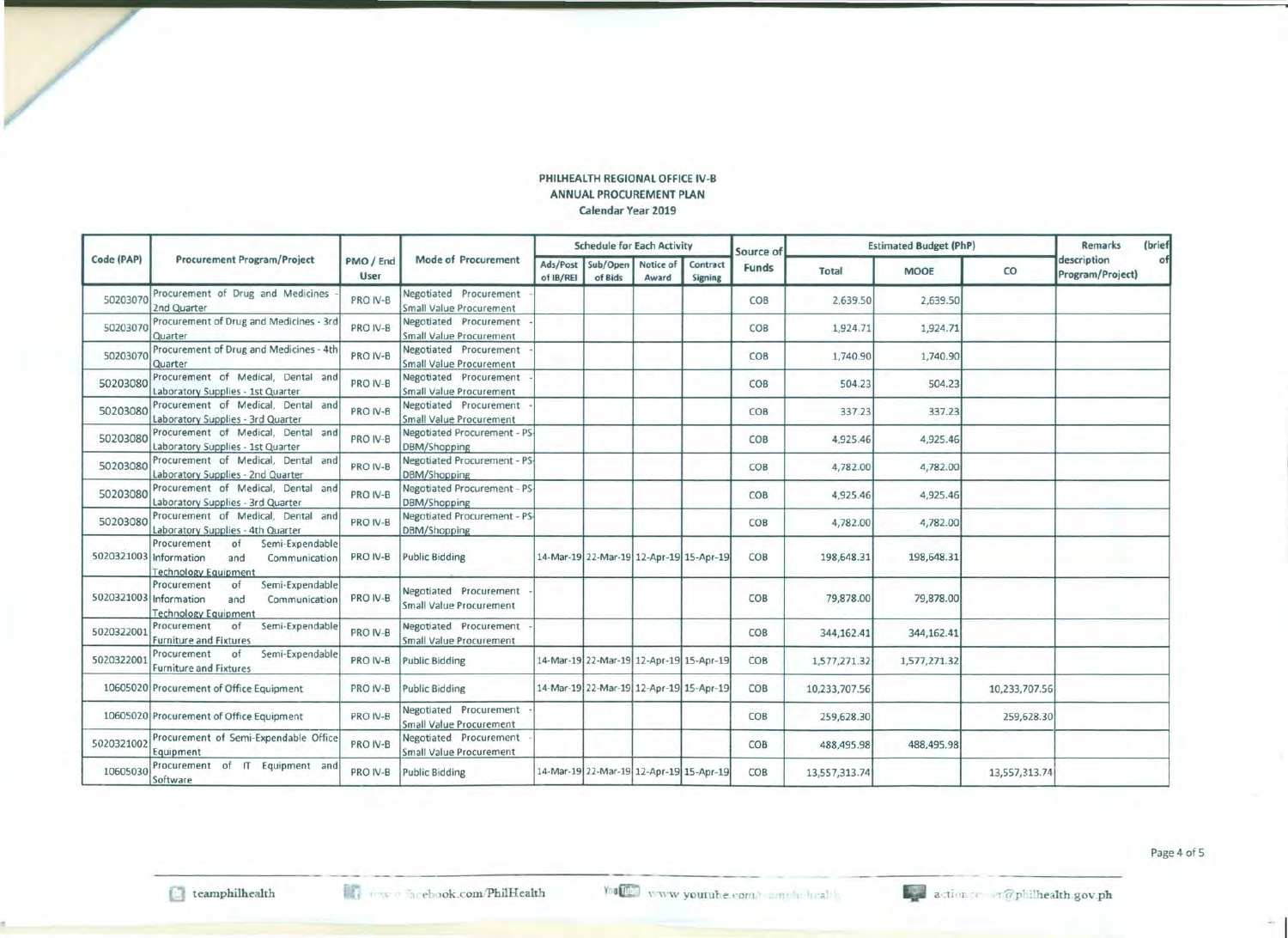#### PHILHEALTH REGIONAL OFFICE IV-B ANNUAL PROCUREMENT PLAN calendar Year 2019

|            |                                                                  |                   | Mode of Procurement                                      |                       | <b>Schedule for Each Activity</b> |                    |                            | Source of | <b>Estimated Budget (PhP)</b> |             | Remarks | (brief                          |    |
|------------|------------------------------------------------------------------|-------------------|----------------------------------------------------------|-----------------------|-----------------------------------|--------------------|----------------------------|-----------|-------------------------------|-------------|---------|---------------------------------|----|
| Code (PAP) | <b>Procurement Program/Project</b>                               | PMO / End<br>User |                                                          | Ads/Post<br>of IB/REI | Sub/Open<br>of Bids               | Notice of<br>Award | Contract<br><b>Signing</b> | Funds     | Total                         | <b>MOOE</b> | co      | description<br>Program/Project) | of |
| 5020301001 | Procurement of Regular Office Supplies<br>Cashbook - 2nd Quarter | PRO IV-B          | Negotiated Procurement<br>Agency to Agency               |                       |                                   |                    |                            | COB       | 2,343.00                      | 2,343.00    |         |                                 |    |
| 5020301001 | Procurement of Regular Office Supplies<br>Cashbook - 3rd Quarter | PRO IV-B          | Negotiated Procurement<br>Agency to Agency               |                       |                                   |                    |                            | COB       | 2,805.00                      | 2,805.00    |         |                                 |    |
| 5020301001 | Procurement of Regular Office Supplies<br>Cashbook - 4th Quarter | PRO IV-B          | Negotiated Procurement<br>Agency to Agency               |                       |                                   |                    |                            | COB       | 2,343.00                      | 2,343.00    |         |                                 |    |
|            | 5020301003 Procurement of IT Supplies - 1st Quarter              | PRO IV-B          | Negotiated Procurement<br><b>Small Value Procurement</b> |                       |                                   |                    |                            | COB       | 995,308.51                    | 995,308.51  |         |                                 |    |
|            | 5020301003 Procurement of IT Supplies - 2nd Quarter              | PRO IV-B          | Negotiated Procurement<br>Small Value Procurement        |                       |                                   |                    |                            | COB       | 944,922.43                    | 944,922.43  |         |                                 |    |
|            | 5020301003 Procurement of IT Supplies - 3rd Quarter              | PRO IV-B          | Negotiated Procurement<br><b>Small Value Procurement</b> |                       |                                   |                    |                            | COB       | 981,966.98                    | 981,966.98  |         |                                 |    |
|            | 5020301003 Procurement of IT Supplies - 4th Quarter              | PRO IV-B          | Negotiated Procurement<br>Small Value Procurement        |                       |                                   |                    |                            | COB       | 983,029.08                    | 983,029.08  |         |                                 |    |
|            | 5020301003 Procurement of IT Supplies - 1st Quarter              | PRO IV-B          | <b>Direct Contracting</b>                                |                       |                                   |                    |                            | COB       | 66,961.81                     | 66,961.81   |         |                                 |    |
|            | 5020301003 Procurement of IT Supplies - 2nd Quarter              | PRO IV-B          | <b>Direct Contracting</b>                                |                       |                                   |                    |                            | COB       | 30,981.25                     | 30,981.25   |         |                                 |    |
|            | 5020301003 Procurement of IT Supplies - 3rd Quarter              | PRO IV-B          | <b>Direct Contracting</b>                                |                       |                                   |                    |                            | COB       | 36,961.81                     | 36,961.81   |         |                                 |    |
|            | 5020301003 Procurement of IT Supplies - 4th Quarter              | PRO IV-B          | Direct Contracting                                       |                       |                                   |                    |                            | COB       | 981.25                        | 981.25      |         |                                 |    |
| 5020301003 | Procurement of IT Supplies - 1st<br>Quarter                      | PRO IV-B          | Negotiated Procurement - PS-<br>DBM/Shopping             |                       |                                   |                    |                            | COB       | 198,000.00                    | 198,000.00  |         |                                 |    |
|            | 5020301003 Procurement of IT Supplies - 2nd Quarter              | PRO IV-B          | Negotiated Procurement - PS-<br>DBM/Shopping             |                       |                                   |                    |                            | COB       | 198,000.00                    | 198,000.00  |         |                                 |    |
|            | 5020301003 Procurement of IT Supplies - 3rd Quarter              | PRO IV-B          | Negotiated Procurement - PS-<br>DBM/Shopping             |                       |                                   |                    |                            | COB       | 154,000.00                    | 154,000.00  |         |                                 |    |
|            | 5020301003 Procurement of IT Supplies - 4th Quarter              | PRO IV-B          | Negotiated Procurement - PS-<br>DBM/Shopping             |                       |                                   |                    |                            | COB       | 132,000.00                    | 132,000.00  |         |                                 |    |
|            | 50203020 Procurement of Accountable Forms                        | PRO IV-B          | Negotiated Procurement<br>Agency to Agency               |                       |                                   |                    |                            | COB       | 61,680.00                     | 61,680.00   |         |                                 |    |
|            | 50203020 Procurement of Accountable Forms                        | PRO IV-B          | <b>Direct Contracting</b>                                |                       |                                   |                    |                            | COB       | 19,404.00                     | 19,404.00   |         |                                 |    |
| 50203070   | Procurement of Drug and Medicines - 1st<br>Quarter               | PRO IV-B          | Negotiated Procurement<br>Small Value Procurement        |                       |                                   |                    |                            | COB       | 3,733.22                      | 3,733.22    |         |                                 |    |